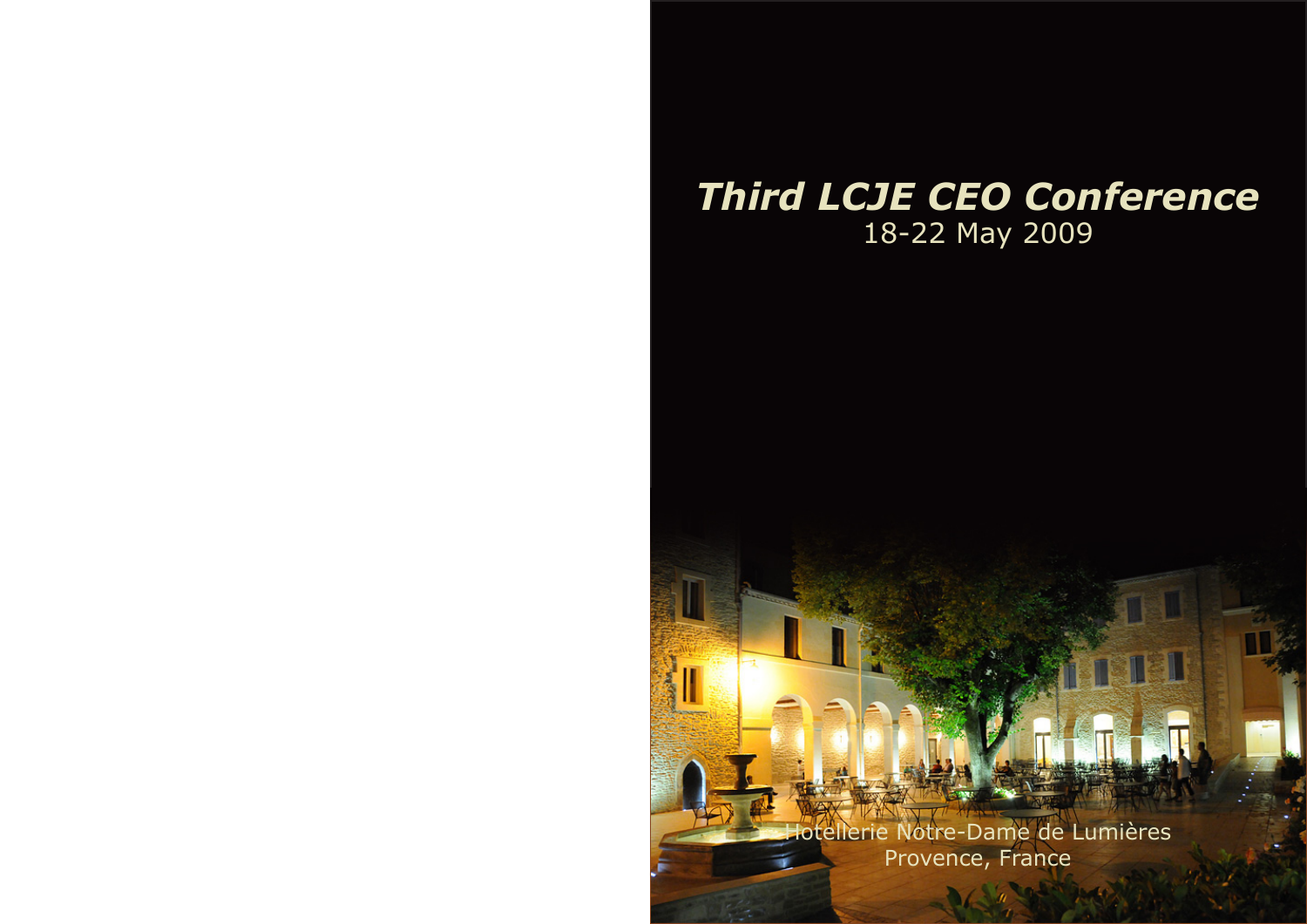### *Participants*

| Guy Athia            | Del             |
|----------------------|-----------------|
| Jonathan Bernis      | Anı             |
| David Brickner       | Hai             |
| <b>Arlie Francis</b> | Inr             |
| Noemi Francis        | Vla             |
| Herbby Geer          | Jea             |
| Mitch Glaser         | Ha              |
| Zhava Glaser         | Pirl            |
| Gary Hedrick         | Jim             |
| Marcia Hedrick       | Kat             |
| Bodil Heitmann       | Bo              |
| Rolf G. Heitmann     | Avi             |
| Ann Hilsden          | Rol             |
| Wayne Hilsden        | Sha             |
| Lawrence Hirsch      | Lor             |
| Louise Hirsch        | We              |
| Knut Helge Hoyland   | Jos             |
| Kai Kjær-Hansen      | Da <sup>®</sup> |
| Paul Liberman        | EII             |
| Bob Mendelsohn       | <b>Tu</b>       |
| Daniel Nessim        |                 |
|                      |                 |

borah Nessim Inemarie Obrist Hanspeter Obrist na Pikman adimir Pikman an-Paul Rempp artmut Renz kko Säilä n Sibley thy Jim Sibley Bodil F. Skjøtt Snyder b Styler aron Styler ri Taber es Taber shua Turnil vid Zadok en Zaretsky vya Zaretsky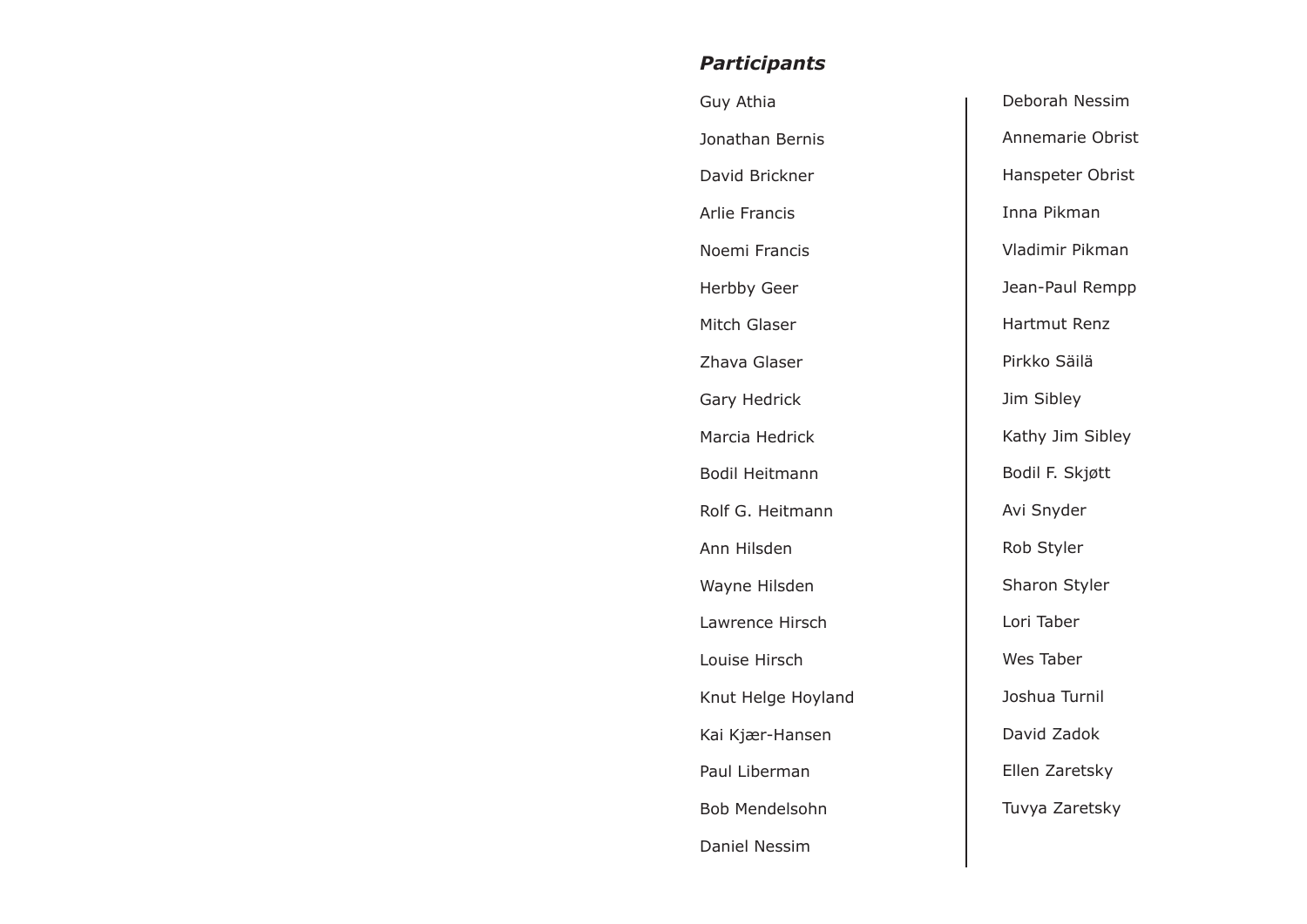

#### *Monday, 18 May*

14:00 Shuttle leaving Marseille Airport 15:30 Arrival Hotellerie Notre-Dame de Lumières

#### **Coffee**

Afternoon 17:00-18:30 **Session 1: Welcome to the Third LCJE CEO Conference** Kai Kjær-Hansen: *For God so loved the world – John and Jonah* Prayer Presentation of participants Jean-Paul Rempp: *Jewish evangelism in France since 2005* Guy Athia: *Berger d'Israël – The Shepherd of Israel* Tuvya Zaretsky: *We are here to .... A word from the President* Kai Kjær-Hansen: *Count down to Cape Town 2010*

Evening 19:30 Dinner, dialogue, discussion and table talks

#### *Tuesday, 19 May* **What is at stake? Theology and missiology**

Morning 08:30-12:15<br>Gary Hedrick: Devotion - 1Tim 1:12-20 - and prayer

#### **Session 2: Current issues in Israel**

David Zadok: *Theological issues within the Messianic movement* Ann Hilsden, Herbby Geer and Knut Hoyland: *Comments*

#### **Session 3: Current issues in North America**

David Nessim: *The Congregational Movement – issues of theo logy, identity and evangelism* Wes Taber, Lawrence Hirsch and Mitch Glaser: *Comments*

Afternoon 15:00-18:30